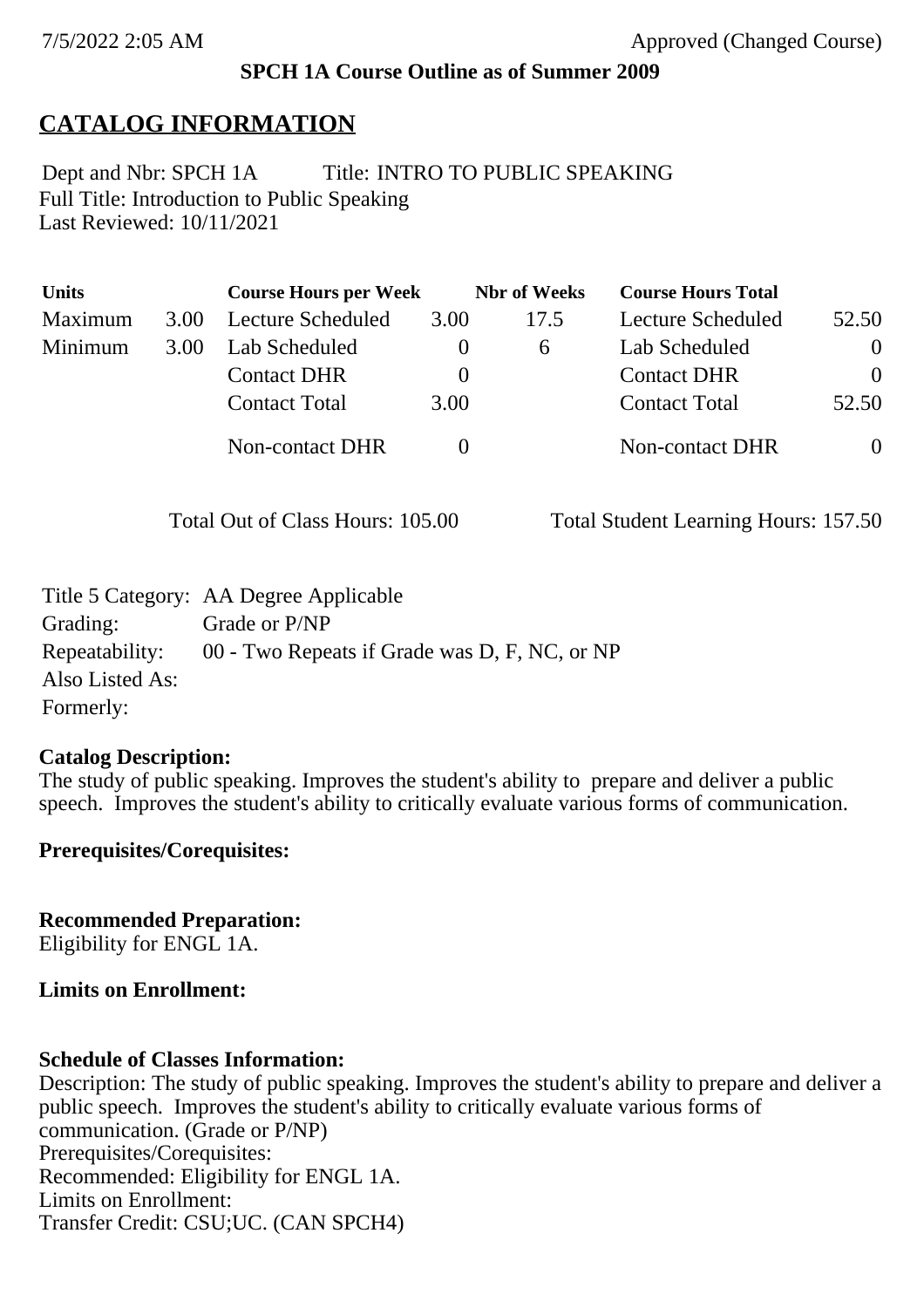# **ARTICULATION, MAJOR, and CERTIFICATION INFORMATION:**

| <b>AS Degree:</b>                 | Area<br>B                              | <b>Thinking</b>           | <b>Communication and Analytical Fall 1981</b> | Effective:              | Inactive: |
|-----------------------------------|----------------------------------------|---------------------------|-----------------------------------------------|-------------------------|-----------|
| <b>CSU GE:</b>                    | <b>Transfer Area</b><br>A <sub>1</sub> | <b>Oral Communication</b> |                                               | Effective:<br>Fall 1981 | Inactive: |
| IGETC:                            | <b>Transfer Area</b><br>1 <sup>C</sup> | <b>Oral Communication</b> |                                               | Effective:<br>Fall 1981 | Inactive: |
| <b>CSU Transfer: Transferable</b> |                                        | Effective:                | <b>Fall 1981</b>                              | Inactive:               |           |
| <b>UC Transfer:</b> Transferable  |                                        | Effective:                | <b>Fall 1981</b>                              | Inactive:               |           |

#### **CID:**

| vw.                               |                        |
|-----------------------------------|------------------------|
| CID Descriptor: COMM 110          | <b>Public Speaking</b> |
| <b>SRJC</b> Equivalent Course(s): | COMM <sub>1</sub>      |

## **Certificate/Major Applicable:**

[Both Certificate and Major Applicable](SR_ClassCheck.aspx?CourseKey=SPCH1A)

# **COURSE CONTENT**

## **Outcomes and Objectives:**

Upon successful completion of this course, students will be able to:

- 1. Identify the elements of a communication situation.
- 2. Conduct audience analysis.
- 3 . Select appropriate subject matter.
- 4. Gather and select appropriate materials.
- 5. Organize material into effective structural pattern for oral presentations.
- 6. Choose appropriate verbal and nonverbal messages.
- 7. Rehearse the oral presentation of speeches.
- 8. Present speech(es) in person to a live audience.
- 9. Actively listen to and evaluate oral presentations.
- 10. Incorporate presentational aids into a speech.
- 11. Exhitit an understanding of the use of modern presentation technology.
- 12. Manage nervousness related to public speaking.
- 13. Recognize persuasive appeals.
- 14. Demonstrate an understanding of the basic terminology, concepts, and theories of communication.

# **Topics and Scope:**

- I. Introduction to Public Speaking as a Communication Process
	- A. Elements of the commnuication process
	- B. Managing communication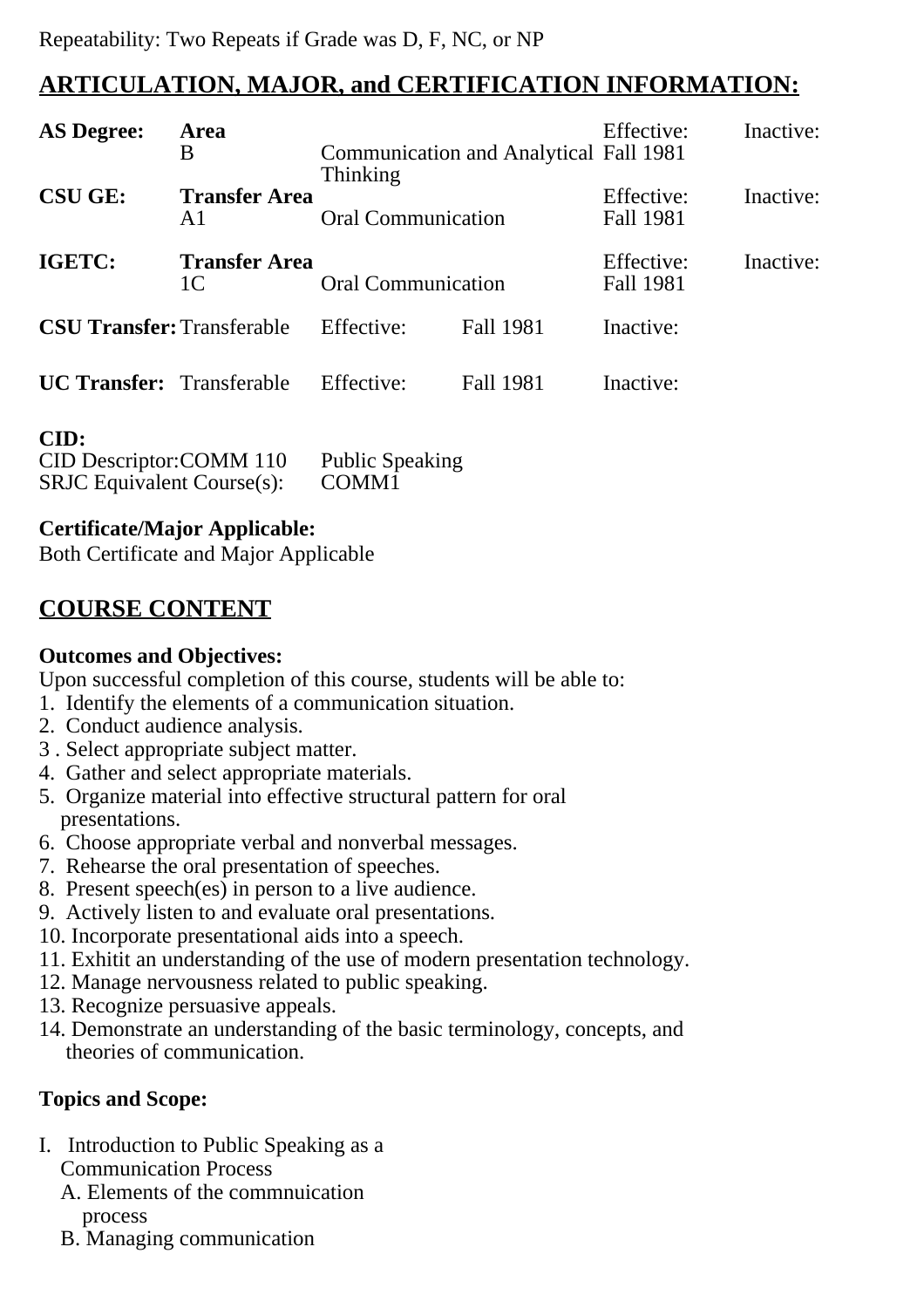apprehension.

- II. Types of Public Speaking
	- A. Informative
	- B. Persuasive
	- C. Entertainment
	- D. Other (e.g. special occasion).
- III. Speech Preparation Skills
	- A. Audience analysis
	- B. Research Skills
		- 1. library and electronic research techniques
		- 2. evaluation of supporting materials
	- C. Speech Organization
	- D. Style.
- IV. Presentation Skills
	- A. Practice Skills
	- B. Delivery
		- 1. vocal qualities
		- 2. body language
	- C. Presentational Aids
- V. Critical Listening To And Evaluation
	- Of Live, In-Class Student

**Presentations** 

- A. Evaluation of Source Credibility
- B. Evaluation of Emotional Appeals
- C. Evaluation of Logical Appeals

# **Assignment:**

I. Oral presentations/speech opportunities. Five speaking assignments (as required by the State Chancellor's Office) of graduated difficulty, which must include an informative speech and a persuasive speech and instructor choice of at least three of the

following:

- A. An "icebreaker" speech
- B. Narrative speech(es)
- C. Demonstration speech(es)
- D. Informative speech(es)
- E. Philosophical/point of view speech(es)
- F. Impromptu speech(es)
- G. Persuasive speech(es)
- H. Speech to a hostile audience
- I. Oral critiques
- II. Written work:

Will include:

- A. 2-4 written examinations
- B. 2-5 speech outlines

May include:

- C. Quizzes
- D. Critiques
- E. Written reports and response papes on selected topics
- III. Other assignments may include: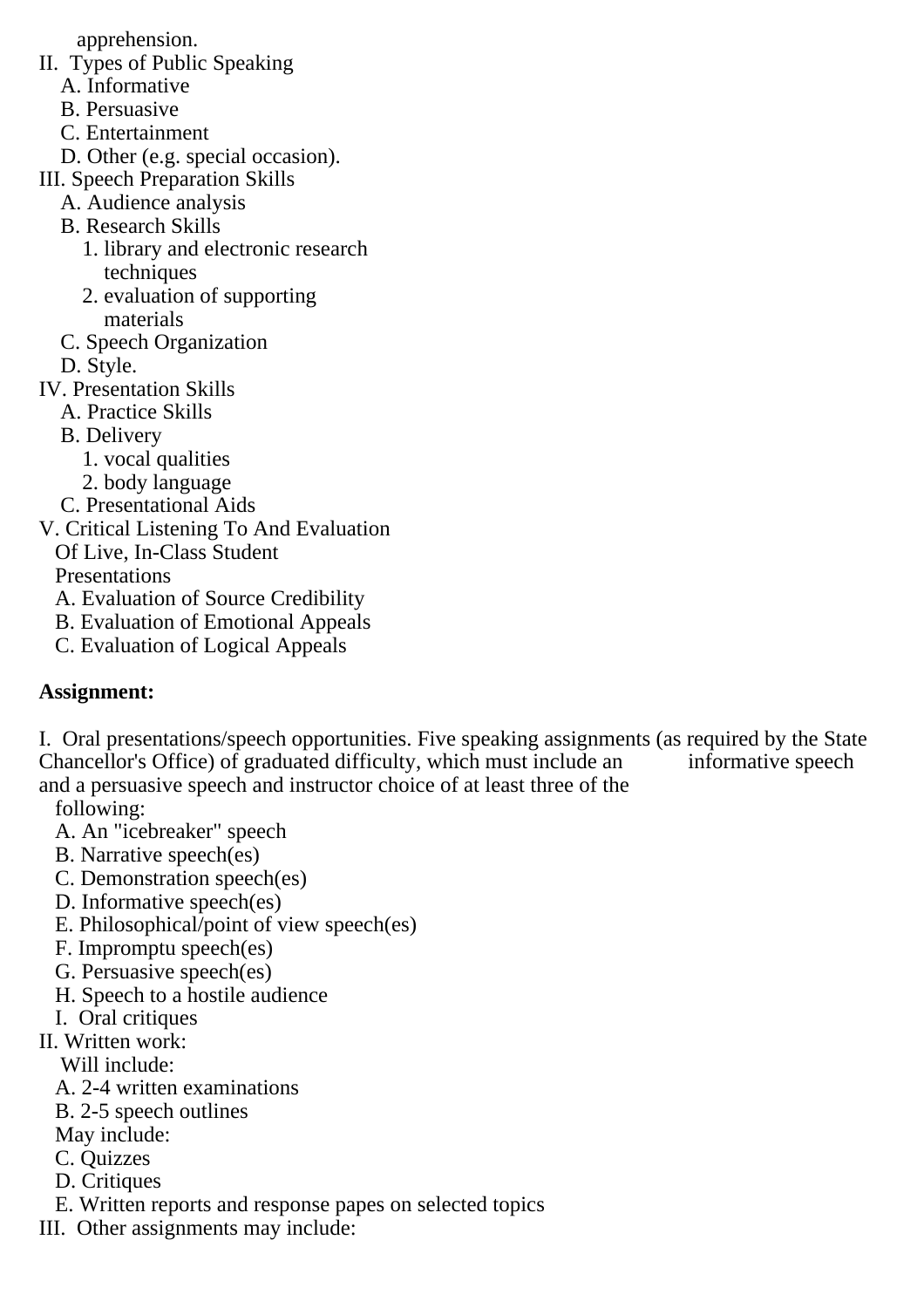- A. Observing presentations of appropriate audio visual material.
- B. Experiential exercises

# **Methods of Evaluation/Basis of Grade:**

**Writing:** Assessment tools that demonstrate writing skills and/or require students to select, organize and explain ideas in writing.

Speech outlines, speech evaluations, written reports, response papers, topic papers.

**Problem Solving:** Assessment tools, other than exams, that demonstrate competence in computational or noncomputational problem solving skills.

**Skill Demonstrations:** All skill-based and physical demonstrations used for assessment purposes including skill performance exams.

Class performances, presentation critiques.<br>
Skill Demonstrations
(15.60%)

**Exams:** All forms of formal testing, other than skill performance exams.

Multiple choice, True/false, Matching items, Completion, Essay exams.

**Other:** Includes any assessment tools that do not logically fit into the above categories.

Class participation, experiential exercises, attendance. The Category other Category

## **Representative Textbooks and Materials:**

The Art of Public Speaking, Media Enhanced Edition (9th ed.). Stephen E. Lucas. McGraw-Hill: 2007

Between One & Many (5th ed.). Steve Brydon & Michael Scott. McGraw-Hill: 2008 Public Speaking (8th ed.). Pope Mary Osborn & John W. Osborn. Pearson/Houghton-Mifflin: 2009

Public Speaking, an Audience Centered Approach (7th ed.) Steven A. Beebe & Susan J. Beebe. Allyn Bacon: 2008

A Concise Public Speaking Handbook (2nd ed.). Steven A. Beebe and Susan J. Beebe. Pearson/Houghton-Mifflin: 2009

A Pocket Guide to Public Speaking (2nd ed.). Dan O'Hair, Hannah Rubenstein, Rob Stewart & Mary O. Weirmann. Bedford/St. Martins: 2007

None Problem solving and the Problem solving problem solving and the Problem solving problem solving  $0 - 0\%$  $0 - 0\%$ 

Writing  $15 - 30\%$ 

45 - 60%

Exams 15 - 35%

 $5 - 10\%$